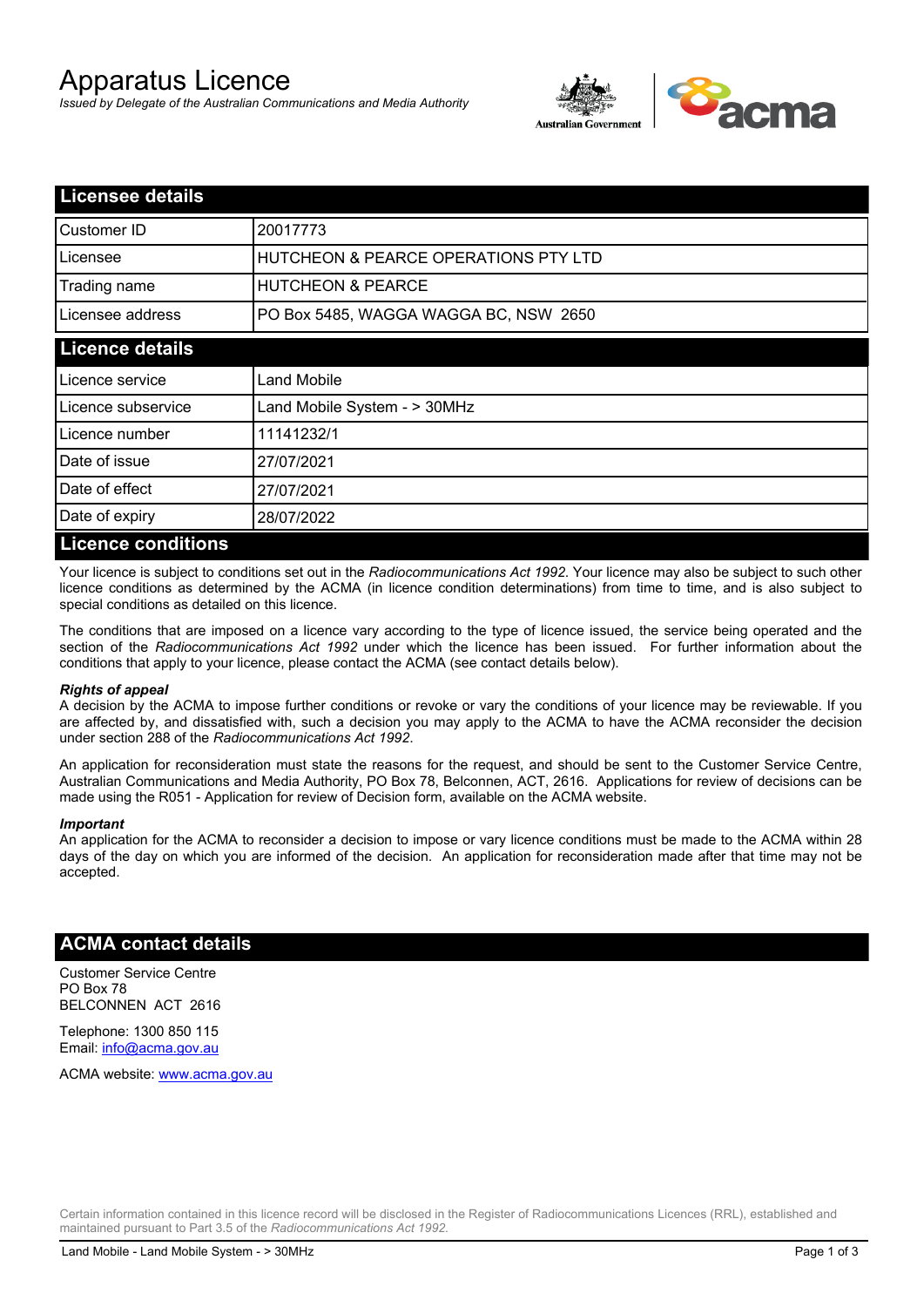# **Advisory Notes applying to licence no.: 11141232/1**

Conditions applicable to the operation of Land Mobile System station(s) authorised under this licence can be found in the Radiocommunications Licence Conditions (Apparatus Licence) Determination and the Radiocommunications Licence Conditions (Land Mobile Licence) Determination. Copies of these determinations are available from the ACMA and from the ACMA home page (www.acma.gov.au).